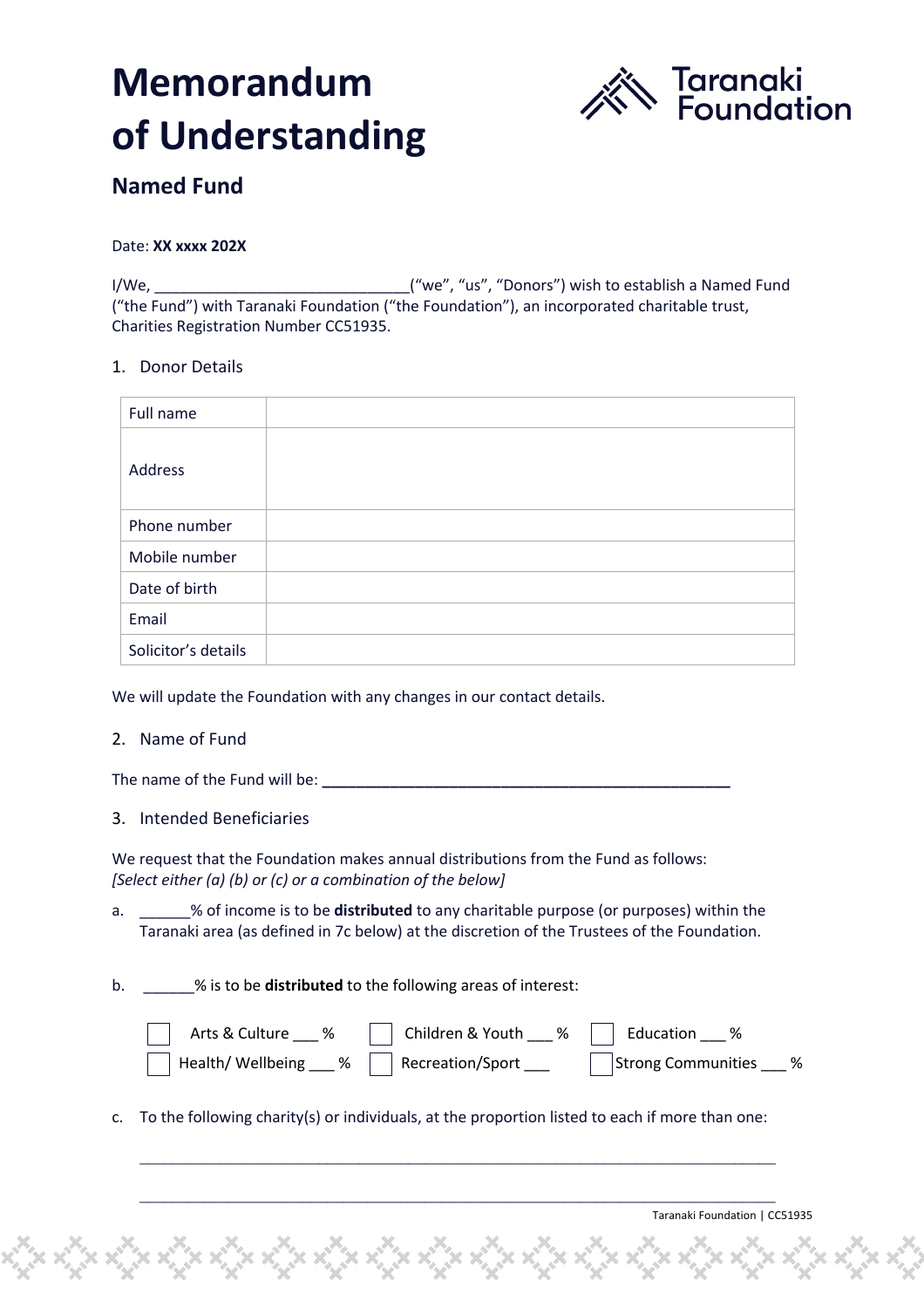# d. Additional Comments

Please provide any further relevant information about your interests and aspirations, to assist Taranaki Foundation with future decision-making on your behalf.

 $\_$  , and the set of the set of the set of the set of the set of the set of the set of the set of the set of the set of the set of the set of the set of the set of the set of the set of the set of the set of the set of th

 $\_$  , and the set of the set of the set of the set of the set of the set of the set of the set of the set of the set of the set of the set of the set of the set of the set of the set of the set of the set of the set of th

## 4. Donation Value<sup>1</sup>

We will make contribution(s) to our Fund as follows:

|   | Upon the establishment of this fund $\frac{1}{2}$ will be made to our fund via internet<br>banking by ________(date).                                                                                |  |  |
|---|------------------------------------------------------------------------------------------------------------------------------------------------------------------------------------------------------|--|--|
|   | $\Box$ \$ _______________ annually/quarterly/monthly for the next _______ years.                                                                                                                     |  |  |
|   | For monthly/quarterly payments:                                                                                                                                                                      |  |  |
|   | O Please send me/us one tax receipt per annum, for donations made during our financial year,<br>which ends on __________(day) _________________(month)                                               |  |  |
|   | $\circ$ Please send me/us a tax receipt each time we make a donation.                                                                                                                                |  |  |
|   | Annual donations will be made in the month of                                                                                                                                                        |  |  |
|   | As a bequest of \$<br>instruct my solicitor to make a provision for this Fund in our will.                                                                                                           |  |  |
| ш | As a discretionary beneficiary in the Trust to receive<br>\$ 000 or 30 % of the net assets of the Trust. We will instruct our solicitor to make<br>a provision for this Fund in Trust documentation. |  |  |
| H | Contributions may also be made on an ad hoc basis from, by individuals, family and any other<br>organisations that may wish to do so.                                                                |  |  |

# 5. Establishment Donation<sup>1</sup>

Donors are invited to make a one-off establishment/administration donation (suggested amount \$5,000-10,000 depending on size)) towards the operating expenses of the Foundation. This donation allows the Foundation to set-up and administer the donor's fund, continue to build the profile of the Foundation, and encourage other potential donors to set up a fund.

We agree to pay an establishment donation of \$\_\_\_\_\_\_\_\_\_\_\_\_\_\_by the following method: *(please tick appropriate box)*

| Upon the establishment of this fund by internet banking OR; |  |  |  |
|-------------------------------------------------------------|--|--|--|
| annually for the next<br>years by internet banking OR;      |  |  |  |
| At the time the Foundation receives the funds.              |  |  |  |

## 6. Ongoing Liaison

<sup>1</sup> *The Foundation is a registered charity and donations made to the Foundation during a donor's lifetime may qualify for a 33.3% tax rebate.*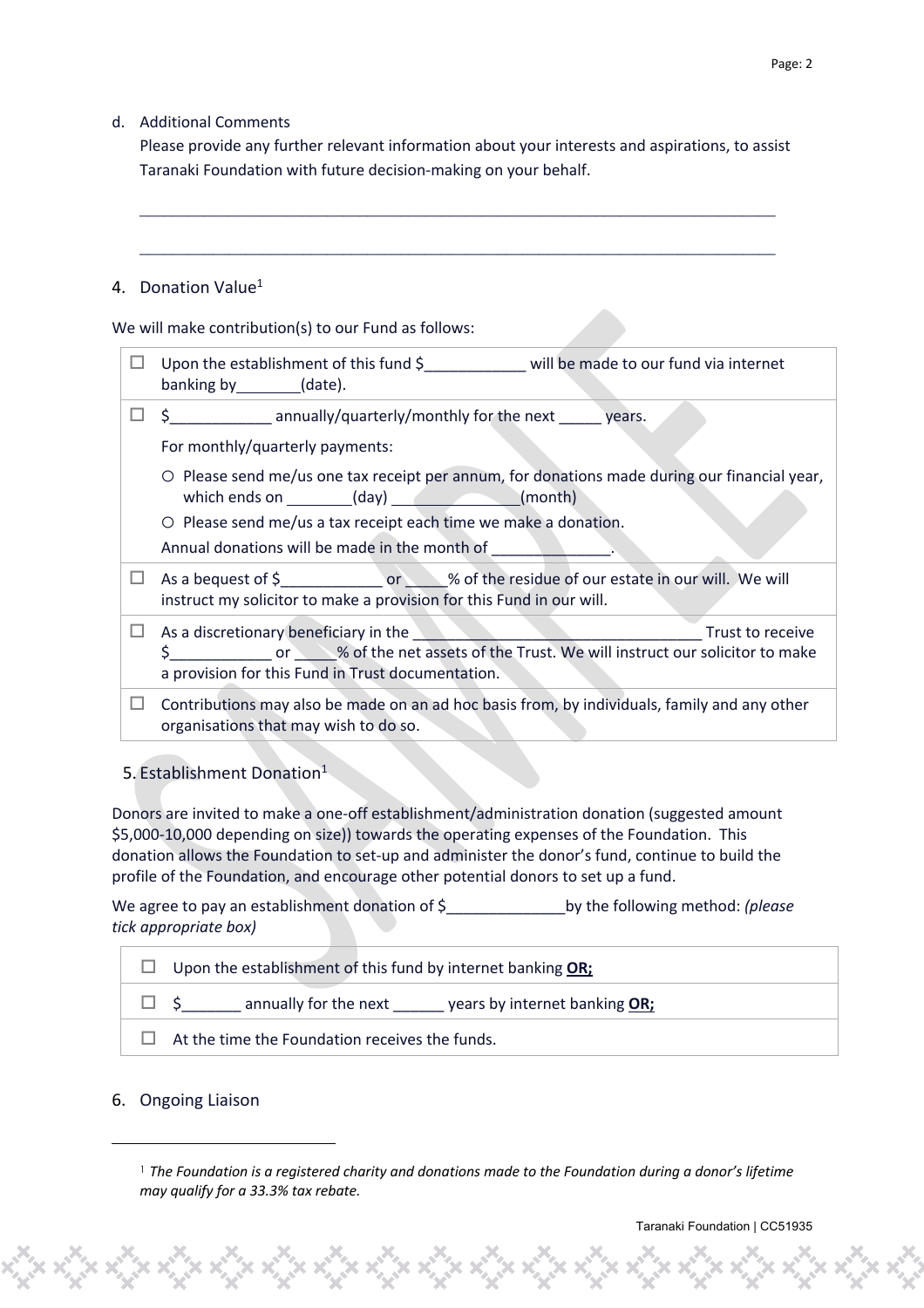- a. The Foundation will provide ongoing liaison as follows:
	- i. An annual written report detailing how much was distributed and to whom, while we are living.
	- ii. After our deaths, an annual written report to our executors (or anyone nominated by our executors) detailing how much was distributed and to whom, for as long as they want to receive this.
- 7. Fund Management
- a. We reserve the right to change the name of the Named Fund if we wish.
- b. Our intention regarding the intended beneficiaries may change in the future. We therefore reserve the right to notify the Foundation from time to time of any such changes.
- c. When "the Taranaki area" is used, we understand it to mean the area within the jurisdiction of the New Plymouth, Stratford and South Taranaki District Councils (or their successors), at the time each distribution is made.
- d. *[Living Giving Funds only - delete if not applicable]* We understand that if we do not donate a minimum of \$50,000 to our fund within 10 years of this Memorandum being signed, our donations will not qualify for a Named Fund. In this situation, the Foundation and we (or if we are no longer living, our executors) will agree:
	- i. To transfer the balance of the Fund into another fund or funds with charitable purposes and objectives similar to those outlined in Section 3 above; OR
	- ii. If no funds with charitable purposes and objectives similar to those outlined in Section 3 currently exist, to transfer the balance of the fund to the Foundation's Taranaki Fund<sup>2</sup>.
- e. We acknowledge that where we have made reference to the distribution of income, this refers to that part of the fund that the Foundation decides to distribute in a year, whether that be income from Fund income or capital, in accordance with the Foundation's distribution policy. We understand that a minimum balance of \$50,000 must be retained in our Fund in order for the Foundation to make distributions from our fund.
- f. Where we have specified a particular charity to benefit, and in the judgement of the Foundation that beneficiary ceases to meet the legal tests of being a charitable purpose with tax exempt status, the Foundation may distribute to another charitable beneficiary (or beneficiaries) which has purposes and objectives similar to those of the intended beneficiary at the date of this Memorandum of Understanding ("Memorandum").
- g. At the end of the Foundation's financial year, the Foundation will provide us with an annual summary of all donations received, investment income and disbursements for the Fund.
- h. We will meet with the Foundation at least once annually to discuss the Fund performance.
- i. All individual donations to the Fund, if any, will be issued with a tax receipt.
- j. If in the judgement of the Foundation, circumstances have changed so that strict compliance with this Memorandum is no longer desirable, practical or possible, we agree that the Foundation may direct the distributions from the Fund to such charitable purpose they think best, taking into account our wishes given the changed circumstances.
- k. We acknowledge that although the Foundation will keep a separate accounting record of the amount in the Fund, all funds administered by the Foundation may be pooled and invested accordingly, with the income and changes in capital value shared proportionately.

*<sup>2</sup> Taranaki Foundation Fund is a general-purpose fund to support the Taranaki community, with grants allocated each year by the Foundation's Distribution Committee.*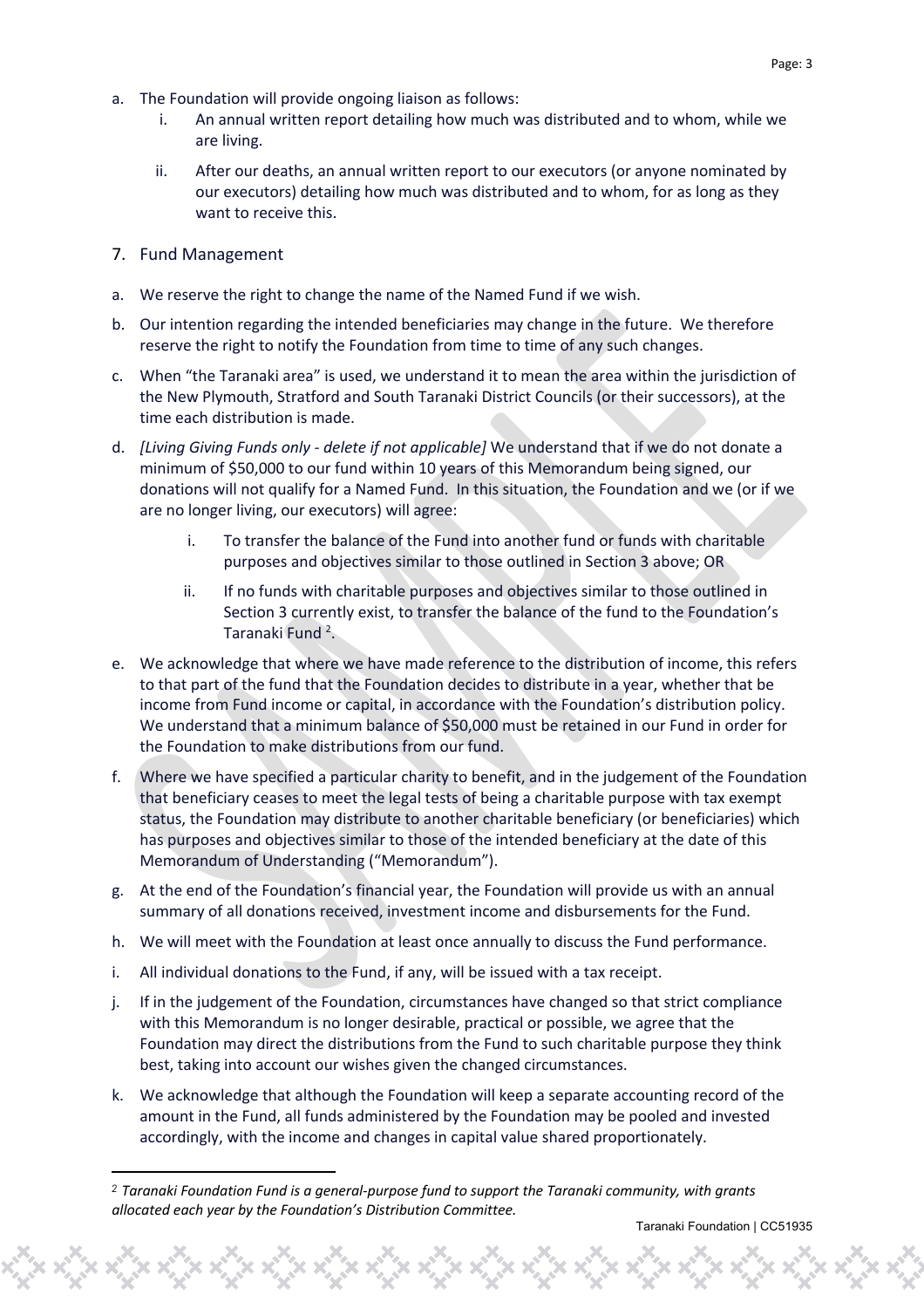- l. Investment income that the Fund earns in excess of the sums attributed to administration and distribution will be reinvested into the Fund each year.
- m. We acknowledge that the Foundation may withhold an amount each year from the capital value of the Fund to be applied towards the Foundation's operating expenses. At the date of this Memorandum that amount of this annual donation is limited to 1% of the capital value of the Fund per annum, and acknowledge this may be varied from time to time by the Foundation and upon notice to us.
- 8. General
- a. This Memorandum may only be varied by the agreement of both parties in writing.
- b. Both parties agree to act in good faith and use their best endeavours to meet their respective obligations set out in this Memorandum in the spirit within which the Memorandum is entered.

#### 9. Authorisation for Name Disclosure

*The Foundation appreciates being able to list the names of donors and creators of the Fund, in order to acknowledge their generosity, and encourage support in the community. The Foundation will only list your name where you have given express authority to do so.* 

- $\Box$  Yes, we are happy for our name(s) to be listed in marketing promoting the Foundation and disclosed to the recipients of grants from our Fund.
- $\Box$  We are happy for our name(s) to be disclosed to the recipients of grants made from our Fund but DO NOT wish to be recognised publicly.
- $\Box$  No, we wish to remain anonymous to the public and recipients.

Special instructions (if any):

#### 10. Donor Signatures

| Signed: |  |
|---------|--|
| Name:   |  |
| Date:   |  |

#### **Notice Regarding Privacy**

The Foundation takes your privacy seriously and is committed to protecting your personal information.

The Foundation has very strict privacy policies and strives to keep your personal information secure. The information collected in this Memorandum is only used in relation to the establishment and ongoing management of your Fund. Any personal information you provide is held and processed in accordance with the Privacy Act 1993.

Access to your information is to authorised persons only. You have the right to access your information and request incorrect information be corrected. The Foundation will take all reasonable steps to ensure that your information is accurate, up to date and relevant, and stored and processed in accordance with sound practices of record keeping and information systems management.